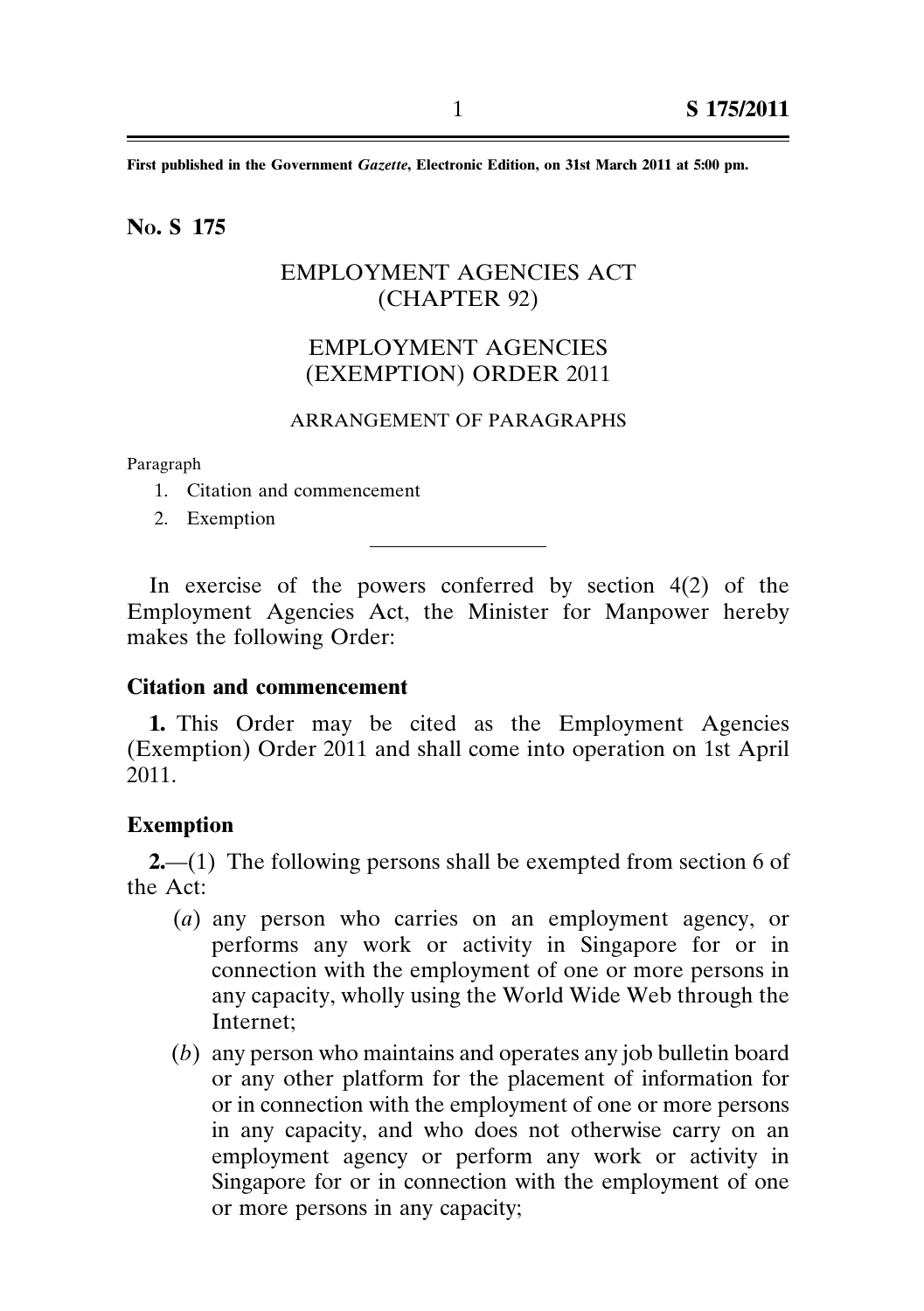(*c*) any person who submits any application on behalf of any employer to the Controller of Work Passes appointed under section 3 of the Employment of Foreign Manpower Act (Cap. 91A), which application is required under that Act, and who does not otherwise carry on an employment agency or perform any work or activity in Singapore for or in connection with the employment of one or more persons in any capacity.

(2) Any person resident outside Singapore who enters and remains in Singapore for not more than 30 days within a continuous period of 6 months to perform any work or activity in Singapore for or in connection with the employment of one or more persons in any capacity shall be exempted from section 6 of the Act, subject to the following conditions:

- (*a*) the person must obtain the approval of the Commissioner to be registered as an exempt person; and
- (*b*) the person must remain registered as an exempt person during the period that he performs such work or activity in Singapore.

(3) Any recognised university or educational institution set out in Part I of the Schedule to the Employment of Foreign Manpower (Work Pass Exemptions) Notification (Cap. 91A, N 2) shall be exempted from section 6 of the Act when carrying on an employment agency or when performing any work or activity referred to in section 6(2) of the Act.

(4) The following persons shall be exempted from the Act when carrying on an employment agency or when performing any work or activity referred to in section 6(2) of the Act:

- (*a*) any Community Development Council;
- (*b*) the Employment and Employability Institute Pte. Ltd.;
- (*c*) the Singapore Workforce Development Agency established under section 3 of the Singapore Workforce Development Agency Act (Cap. 305D).